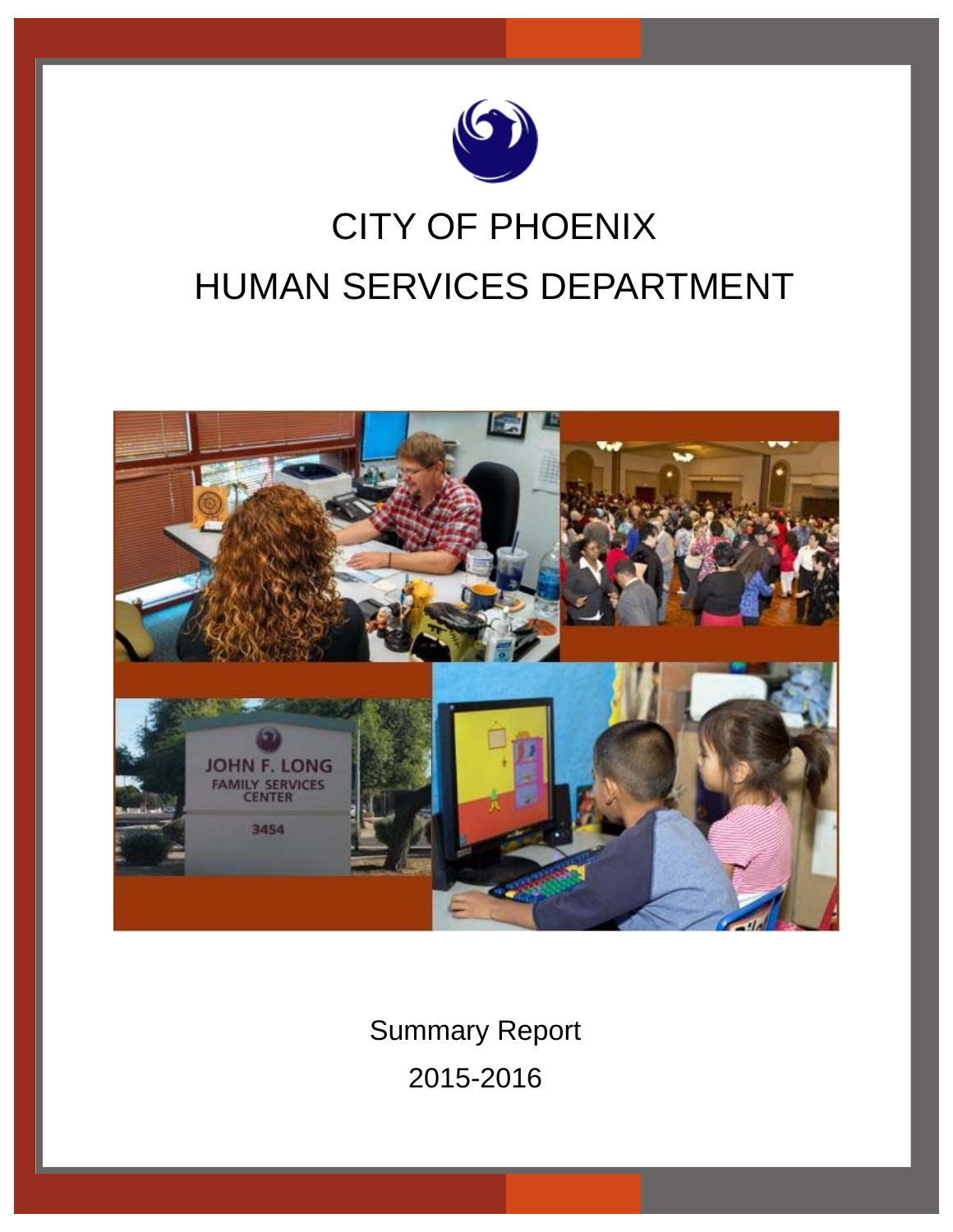## *Education Division*

The City of Phoenix Head Start Birth to Five program promotes school readiness and provides supportive services to low-income children and families. The program offers three program options: Center-based preschool, Infant/Toddler home-based, and Infant/Toddler center-based to children and families within the City of Phoenix. The program partners with 13 school districts and 4 child care centers. During the 2015-16 program year, 4,462 children and families were served. The program emphasizes early learning opportunities that promote strong child outcomes in the areas of social and emotional development, language, cognitive, early reading, science, math and physical development.

## **Arizona Coalition for Tomorrow**

In September 2015, the City of Phoenix Head Start Birth to Five program marked its 25th Anniversary of their partnership with Arizona Coalition for Tomorrow (ACT). This partnership has provided an annual health fair for children 0 – 12 years of age providing comprehensive medical and dental services to tens of thousands of Phoenix Head Start and non-Head Start children over the past 25 years. The health fair offers physical exams, dental, vision, hearing, height, weight, blood pressure screenings, lead testing and immunizations. Flu shots have also been available to all adults who bring their children. ACT is a not-forprofit organization committed to improving the health and education of low-income children. Through the partnership of the ACT health fair and Head Start program, many children have been able to receive needed medical services and immunizations helping them to be school ready.

## **Abriendo Puertas/Open Doors Training**

The Head Start Birth to Five program provided training to parents to build parent leadership and advocacy capacity. From May 26 to July 28, 2016, the infant/toddler home-based program facilitated Abriendo Puertas/Opening Doors Training for 20 parents. Abriendo Puertas/Opening Doors is an evidence-based comprehensive training program developed by and for Latino parents with children ages 0-5.

The 10–week curriculum, promoted school readiness, family well-being, and advocacy by addressing best practices in brain development, key aspects of early childhood development (cognitive, language, physical, and social/emotional), early literacy, numeracy, bilingualism, health, attendance, civic engagement, parent leadership, goal setting, and planning for family success.

The Abriendo Puertas/Opening Doors lessons supported parents in their roles as family leader and as their child's first and most influential teacher in a home that is their child's first school. Abriendo Puertas/ Opening Doors' two-generation approach builds parent leadership skills and knowledge to promote family well-being and positive education outcomes for children. During each session, parent interactions and hands-on activities were implemented and community resources were introduced by guest speakers.

At the end of the ten sessions the participating parents celebrated their accomplishment as well as new resources, skills and friendships.

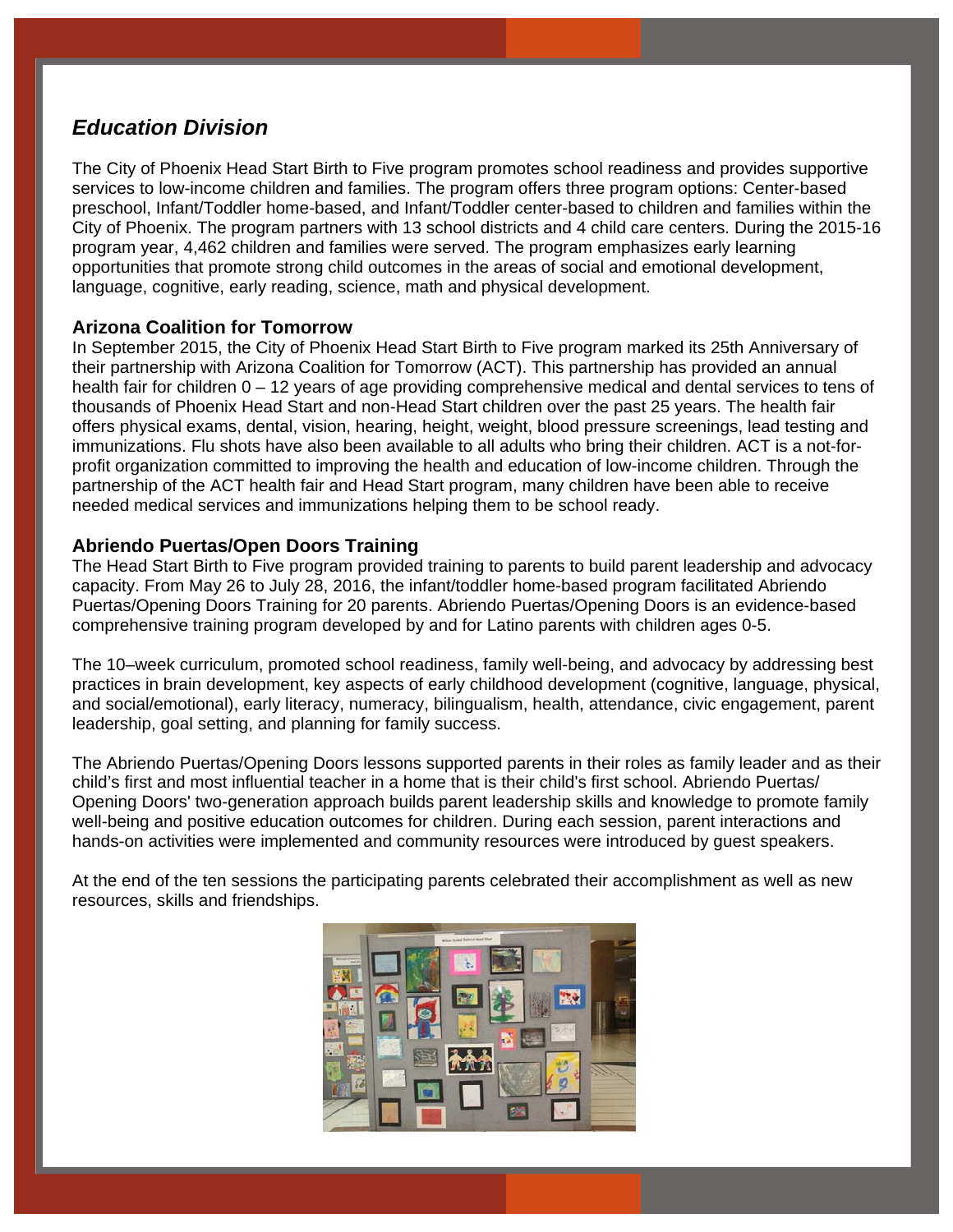## *Community and Senior Services Division*

In FY 2015-16, the Community Services Section spent nearly \$6 million on food, rent, mortgages, emergency shelter and utility payments for over 8,141 distinct families, who also received emergency assistance and case management services.

Over \$5 million was spent to assist 7,578 families make utility payments or deposits and over \$1 million was spent to assist 1,076 families avoid eviction or foreclosure.



Volunteers provided approximately 121,506 hours of volunteer service throughout the city's 15 senior centers. Volunteers performed a variety of tasks, including participation in site council, leading exercise and other activities, organizing events, and facilitating activities. Using national independent sector rates, these efforts are valued at more than \$2.8 million annually.

The Community Initiatives Section partnered with the Internal Revenue Service and other community partners to facilitate the annual Earned Income Tax Credit Campaign. With the help of 268 volunteer tax preparers who provided 8,720 volunteer hours or \$205,443 of in-kind services, nearly 4,700 taxpayers received over \$6.6 million in federal tax refunds.

The Community Initiatives Section coordinated the city Paint Phoenix Purple and Human Trafficking campaigns, through a myriad of events and awareness efforts. In October, the City of Phoenix hosted the 3rd Annual "Paint Phoenix Purple" campaign in observance of National Domestic Violence Awareness Month. The campaign kickoff was attended by Justice Sandra Day O'Connor, the Mayor and City Council members.

Working in concert with the Human Trafficking Task Force, the Community Initiatives staff supported the Human Trafficking Campaign's Compass Plan through a variety of community awareness and outreach, training, law enforcement and victims services efforts.



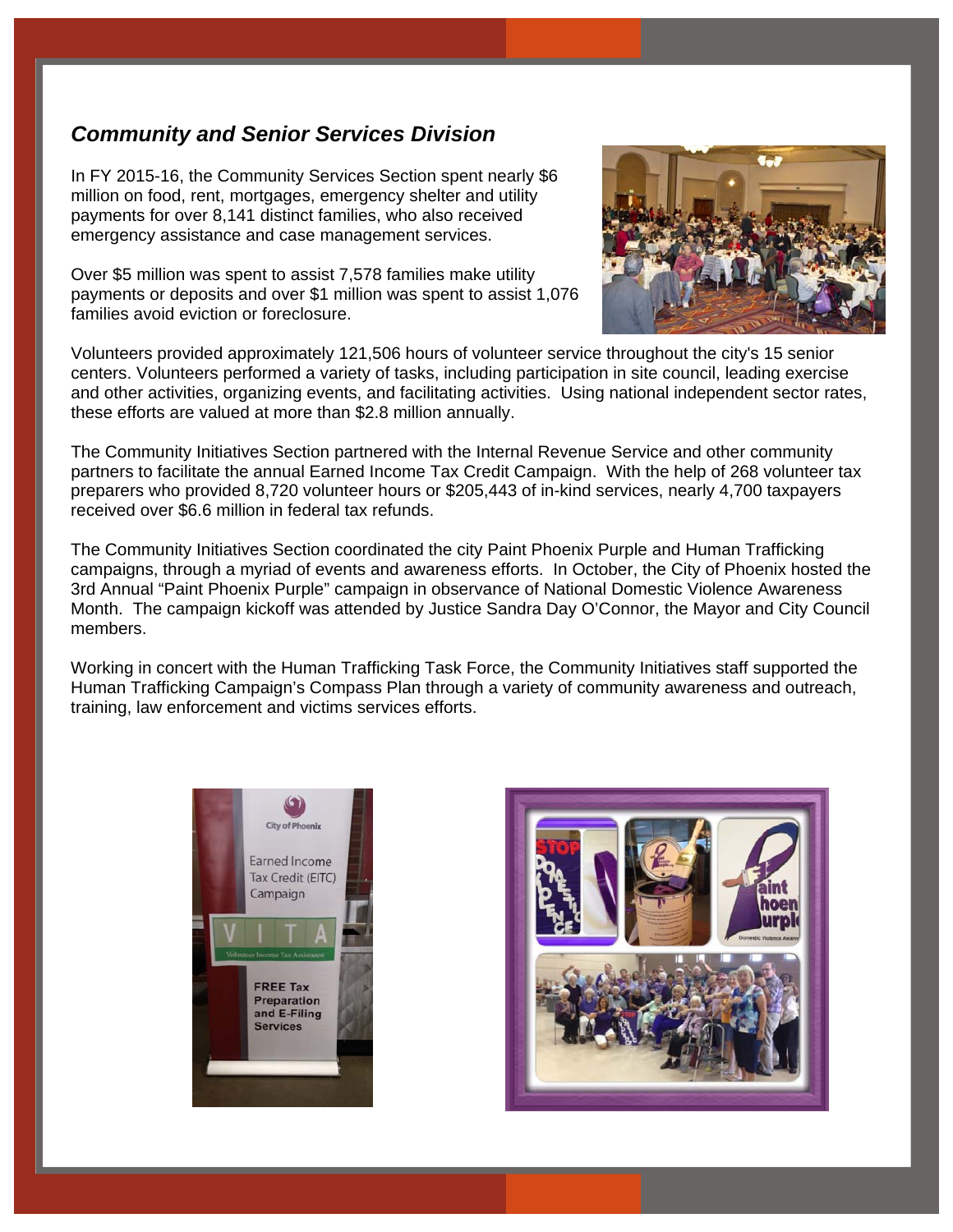## *Victims and Homeless Services*

## **Family Advocacy Center**

The City of Phoenix Family Advocacy Center (FAC) provides comprehensive services for victims of violent crime and their families to include victims of intimate partner violence, sexual assault and sex trafficking. Through a collaborative effort with multiple agencies, the center provides comprehensive services in one central location. In addition, the FAC provides services at two satellite locations and on-scene with the Phoenix Police Department. Services include crisis intervention, safety planning, forensic medical exams, and information and referrals. Assistance obtaining Orders of Protection, emergency assistance (food, clothing, transportation), shelter referrals and emergency housing assistance, along with assistance navigating the criminal justice system and short and long term counseling, and long-term case management.

## **Homeless Programs**

The Homeless Programs Section provides a variety of services to individuals and families who experience homelessness in the city of Phoenix. This section supports homeless services through contracts with community-based organizations to provide street outreach, emergency shelter, rapid rehousing, permanent supportive housing and other supportive services for single individuals and families with children experiencing homelessness.

The Watkins Emergency Shelter Program provides year-round emergency shelter and supportive services for single females and families with children. Services include sleeping accommodations, meals, case management, clothing, toiletries, supervised activities for children, and behavioral health services.

Homeless programs staff collaborate with other City departments including Police, Neighborhood Services, Parks, Streets, and Public Works to address business and neighborhood concerns related to street homelessness, and engage persons experiencing homelessness in obtaining services.

The City facilitates the collection of basic needs items for persons experiencing homelessness living on the streets. The Summer and Winter Respite Programs coordinate the collection of essential items. Water, sunscreen, hats, hygiene items, clothing, blankets and shoes are donated by the community and distributed to outreach professionals as part of the engagement service.



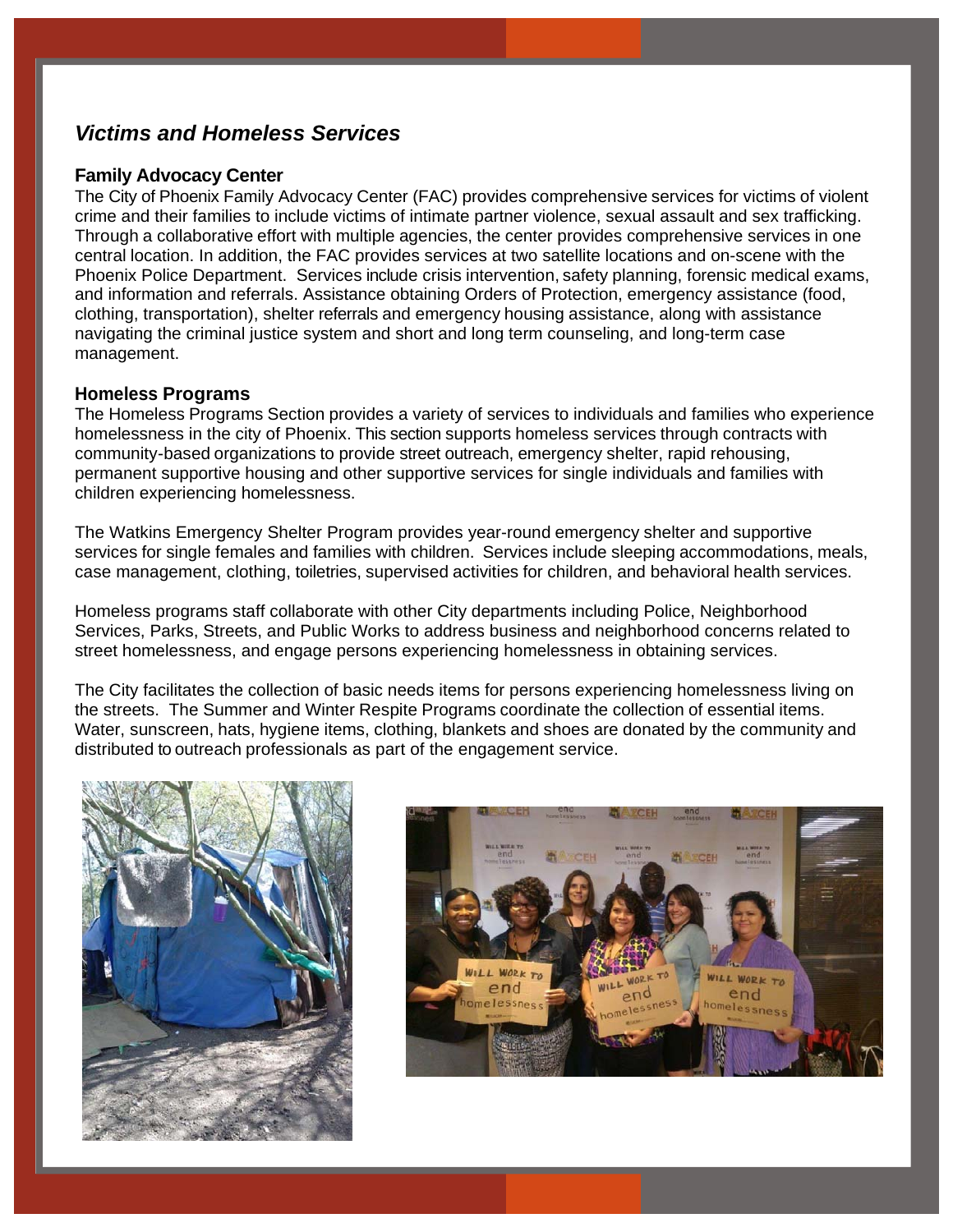## *Management Services Division*

#### **Information Management**

The Information Management Section (IMS) is responsible for developing the department's business applications and supporting the desktops, servers and network.

The department's case management system (CMS) has been enhanced to support Family Services Centers' (FSC) new appointment management process. FSC staff are able to schedule appointments for the week and manage all steps during service delivery from the time the client checks-in until the appointment is complete. In addition, document imaging and storage, and electronic signature functionality have been added to the system to support paperless service delivery. The changes are being piloted at Travis L Williams FSC (TLW) where staff are scanning client eligibility documents and uploading them into CMS. Also, at TLW, case workers and clients will soon begin electronically signing documents. Once the new features are fully implemented at TLW, they will be rolled out to the other two FSCs and 15 senior centers. The system enhancements allow FSCs to eliminate hardcopy documents and reduce document storage and printing costs. In addition, staff can access case file documents from any FSC, thereby improving customer service.

Other CMS development projects include VOCA tracking and Senior Center deposit. IMS Staff closely worked with FAC staff to map VOCA data tracking requirements to CMS and developed system modifications and program reports. The senior center deposit feature has been expanded to support bank deposits of center collections once a week or when the balance reaches a limit. The new deposit process will reduce trips to the bank and saves staff time.

## **Contracts Administration**

During FY 2015-16, Contracts Administration (CA) processed 257 contracts and contract amendments totaling \$35,046,974 and issued 7 solicitations for service.

#### **Facilities and Property Management**

The section maintains 20 Human Services facilities by evaluating facility requirements and conducting repairs; coordinating, directing and inspecting maintenance and construction projects; and creating building evacuation plans and coordinating evacuation drills.

Major construction projects completed this year included the installation of three HVAC energy management control systems to produce long term energy savings at the Family Service Centers, the sealcoat and restripe of the Travis L. Williams Family Services Center parking lot, and the replacement of front entry atrium structural beams at the Sunnyslope Family Services Center. An additional project initiative included performing facility inspection assessments to inspect all building systems at the three Family Service Centers using industry best practice generating a Facility Condition Index and also producing a five-year maintenance plan.

### **Payroll**

The payroll section processes payroll, leave transactions and mileage claims for over 300 employees. This section is responsible for initiating background checks for employees, volunteers, interns and contractors working with vulnerable adults and minors.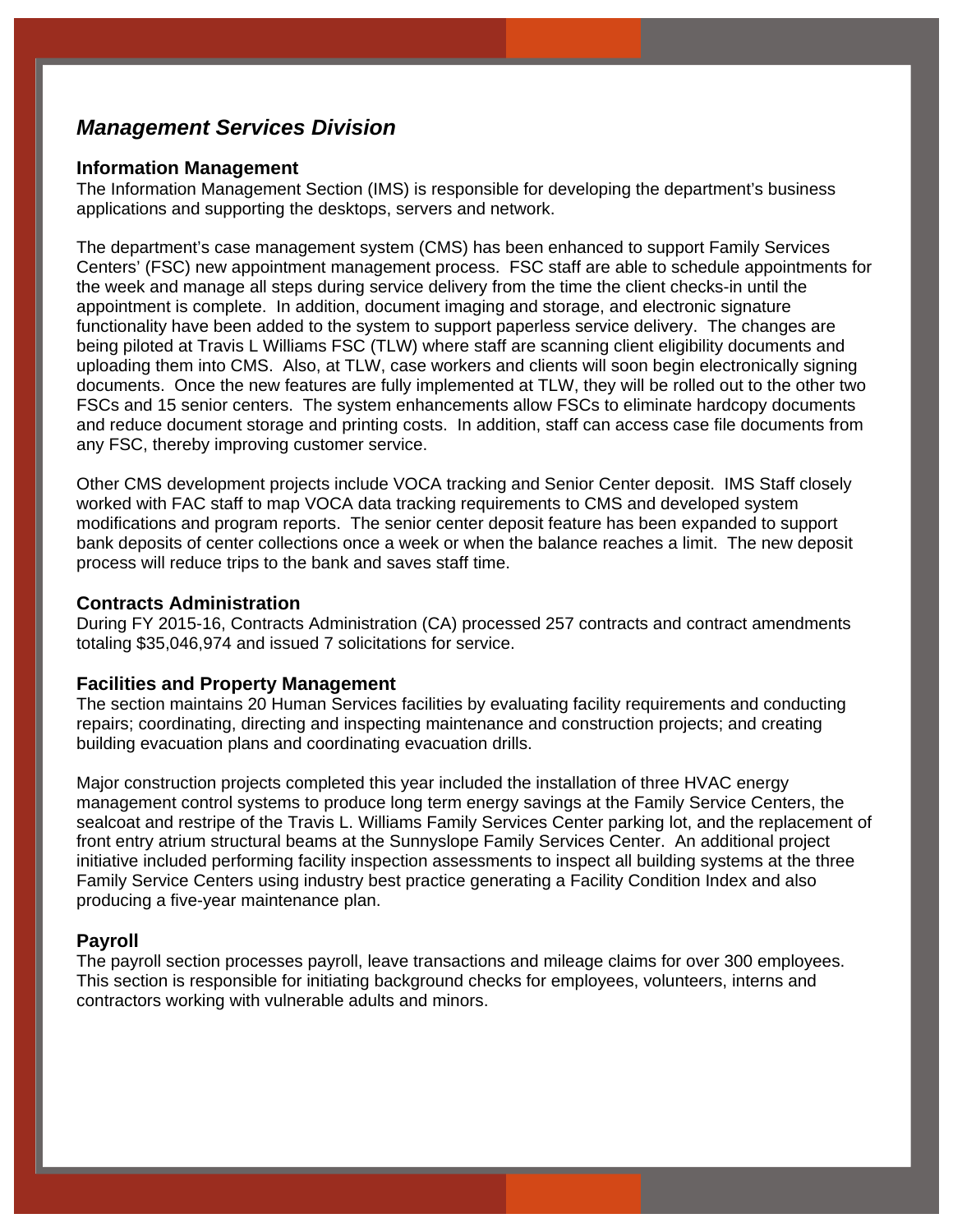#### **Fiscal**

The Fiscal Section processed 4,068 accounting transactions and manually cash receipted \$3,423,683 in revenue for FY 2015-16. In addition, the section was able to take 100% of the discounts offered by vendors. This section successfully closed out the year utilizing the new citywide procurement system.

### **Senior Nutrition Meal Program**

The City of Phoenix Human Services Department provides nutritious meals to senior center and homebound clients. In FY 2015-16, 253,069 morning snack, healthy breakfast and lunch meals were served at the city's 15 senior centers. The healthy breakfast and lunch meals contain at least one-third of the daily recommended allowance for an individual. In addition, 289,360 meals were delivered to homebound clients. The purpose of the home delivered meal program is to provide older adults with an opportunity to remain independent in their homes and communities. A wellness check is conducted during meal deliver to ensure the general health and well-being of the client. Home delivered meals are funded in part by the Area Agency on Aging, Region One, Inc.

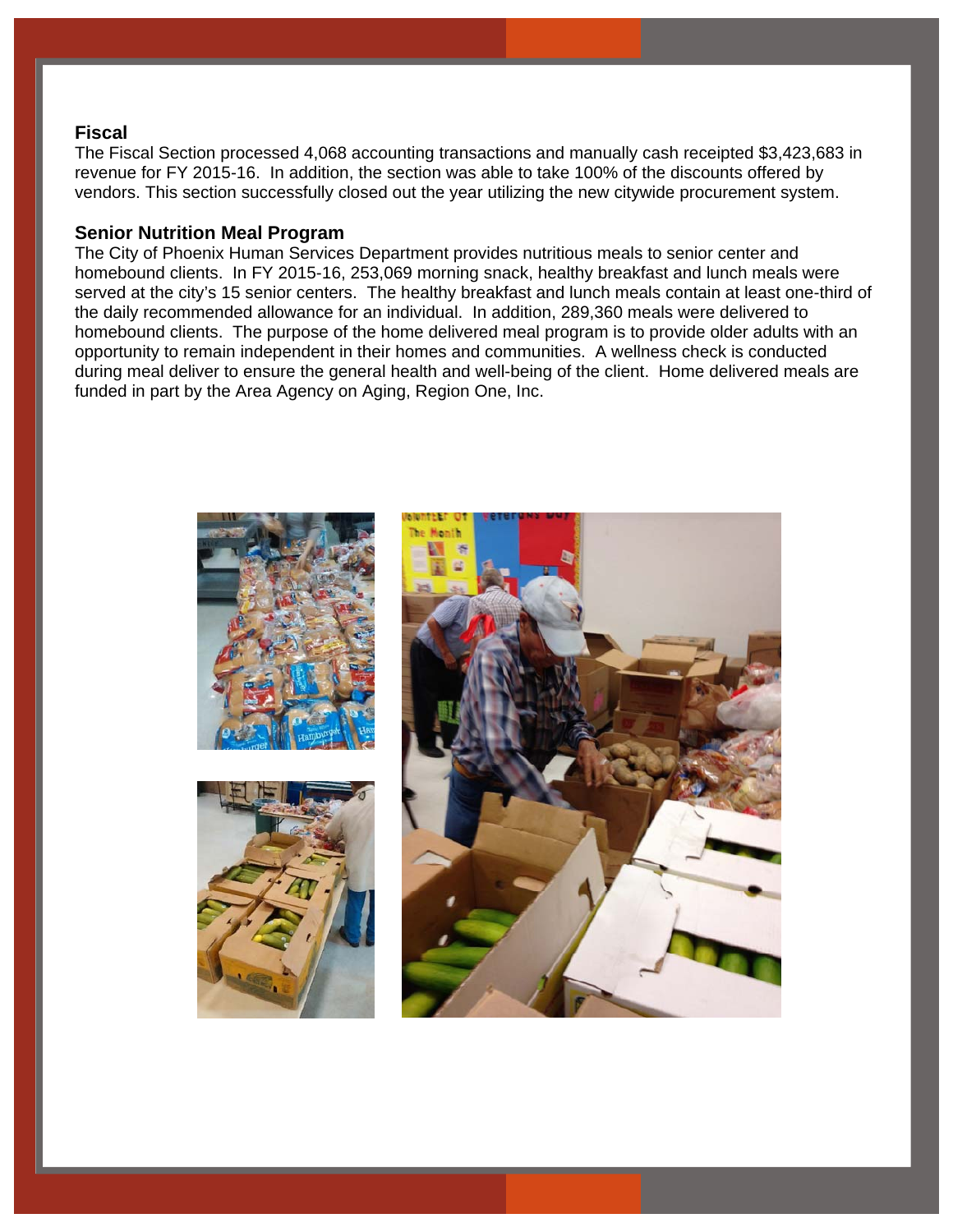## *Budget Information*

| <b>FY16 Major Fund Sources by Estimate</b> |              |
|--------------------------------------------|--------------|
| <b>TANF</b>                                | \$1,012,131  |
| <b>SSBG</b>                                | \$574,714    |
| <b>ACAA</b>                                | \$382,366    |
| <b>LIHEAP</b>                              | \$5,152,855  |
| <b>Head Start</b>                          | \$36,124,685 |
| <b>General Fund</b>                        | \$17,111,066 |
| <b>ESG</b>                                 | \$1,288,602  |
| <b>CSBG</b>                                | \$1,352,878  |
| <b>CDBG</b>                                | \$545,645    |
| Area Agency on Aging                       | \$2,231,232  |
| <b>Other Sources</b>                       | \$1,349,738  |
| <b>Department Total</b>                    | \$67,125,912 |
| <b>FY16 Major Fund Sources</b>             |              |
| <b>TANF</b>                                | \$1,012,131  |
| <b>SSBG</b>                                | \$574,714    |
| <b>ACAA</b>                                | \$345,560    |
| <b>LIHEAP</b>                              | \$5,108,492  |
| <b>Head Start</b>                          | \$32,151,043 |
| <b>General Fund</b>                        | \$16,519,372 |
| <b>ESG</b>                                 | \$1,269,842  |
| <b>CSBG</b>                                | \$1,350,853  |
| <b>CDBG</b>                                | \$545,645    |
| Area Agency on Aging                       | \$2,237,925  |
| <b>Other Sources</b>                       | \$1,163,528  |
| <b>Department Total</b>                    | \$62,279,105 |
| <b>HSD by Division</b>                     |              |
| Director's Office                          | \$501,377    |
| <b>Management Services</b>                 | \$2,764,476  |
| <b>FAC</b>                                 | \$2,265,773  |
| Homeless Programs                          | \$2,575,122  |
| <b>Education Services</b>                  | \$32,067,333 |
| <b>Senior Services</b>                     | \$8,956,924  |
| <b>Community Services</b>                  | \$12,894,406 |
| Lease Purchase                             | \$253,694    |
| <b>Department Total</b>                    | \$62,279,106 |